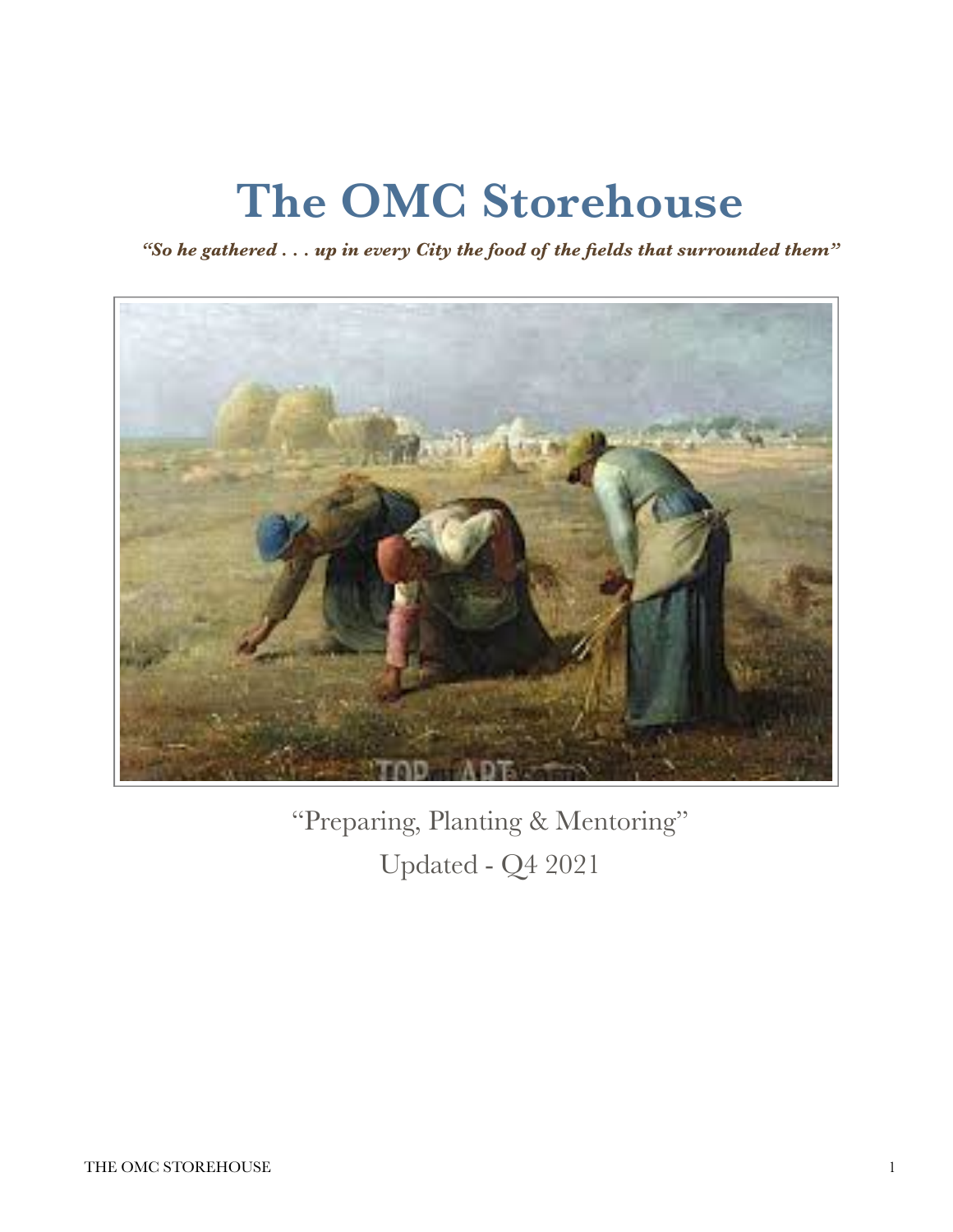## **Background**

The OMC Storehouse concept began over five years ago as several in the area began to grapple with unfolding events that were recognized from the Holy Scriptures as things that would proceed the return of the King. It is patterned after the pioneering work that Joseph did under Pharaoh before the great famine foretold by the Lord. Like him the Church is not to be caught unawares of the times in which we live (1 Thess 5:4-6) and as the sons of Issachar we should discern the times to know what to do (1 Chron 12:32). Consider just a couple of things now unfolding, which were recorded for us over a thousand years ago that would precede the return of the King.

- The regathering of the Jews to their land . . . Is 5:26; Mk 13:28
- Knowledge shall increase . . . Dan 12:4
- Great falling away when men call evil good and good evil . . . 2 Pt 3:3

Wealth was created by God for the beneficial purpose of His creation. He does use it (Pr 13:22). It is in the place of its assignment and when used for its intended purpose brings glory to Him. Sadly, there are many examples of how men get caught up in the use of it (1 Tim 6:10; Mk 4:19) for their pleasures which breeds all sorts of wickedness. The global financial markets are driven by fear and greed, which are not from God and will be judged (Rev 18:17). The OMC Storehouse is designed to move wealth back into its alignment with its purpose through a Community Based Wealth Model ("CBWM") where it is better able to "establish His covenant" (Dt 8:18).

Our first step was to revisit God's intention for wealth which is more fully discussed in the paper "End Times Wealth Runway.

## **Process**

Because wealth together with people has a Kingdom purpose we should think about wealth using a faith model that basically looks like this. If there is a need then we must seek the Kingdom of God for the provision of the need (Mt 6:25-34). On the other hand if wealth shows up we should also seek the need it was intended for (Dt 8:18; Pr 8:20-22) In God's Kingdom He is the bank (that will never lack, Is 50:2) and we are simply serving Him by moving it to its assignment (2 Kings 12:14-15). Therefore, we do not accumulate wealth to store it up, but to move it to its assignment at the Spirit's direction. We are an investment conduit not an investment source. If someone brings the OMC Storehouse wealth to disperse as more fully explained below we must look for its assignment, and if we become aware of needs we look for the wealth to be supplied for the need.

The principles apply at the micro or local level in wealth generation and purpose also. Consider Eccl 5:8 for example. Here in the OMC at the local or county level we have three broad areas (Kingdom Based Initiatives "KBI's") we are seeking to align our needs to, which our outlined below.

• **CityAssist (Rescue & Benevolence)** - There is a general inclination or act of benevolence (poor, widow, orphans, displaced) encouraged by God for all people to assist others as they move through various trials in life. These tribulations may for a season be beyond the ability of the individual or specific group to deal with. However, God has not intended for this to be a perpetual state of an individual or specific groups existence.